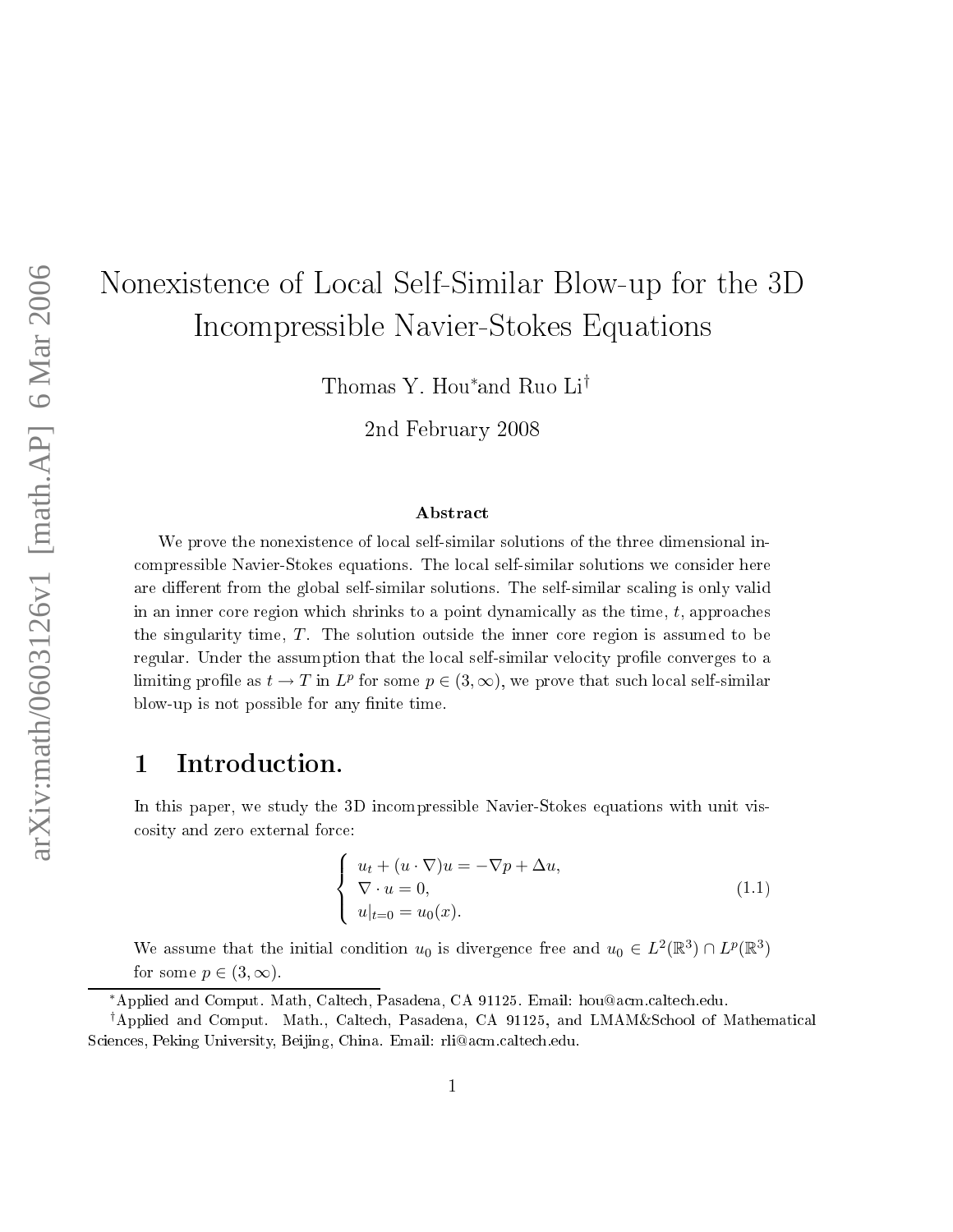Many physicists and mathematicians have made a great deal of effort in understanding the physical as well as the mathematical properties of the 3D incompressible Navier-Stokes equations. One of the long standing open questions is whether the solution of the 3D Navier-Stokes equations can develop a finite time singularity from a smooth initial condition [3]. Global existence and regularity of the Navier-Stokes equations have been known in two space dimensions for a long time  $[7]$ . One of the main difficulties in obtaining the global regularity of the 3D Navier-Stokes equations is mainly due to the presen
e of the vortex stret
hing, whi
h is absent for the 2D problem. Under suitable smallness assumption on the initial ondition, the lo
al-in-time existence and regularity results have been obtained for some time  $[7, 14, 9]$ . But these results do not give any hint on the question of global existen
e and regularity for the 3D Navier-Stokes.

In this paper, we prove the nonexisten
e of lo
al self-similar singular solutions of the 3D Navier-Stokes equations. The lo
al self-similar solutions we onsider are very different from the global self-similar solutions considered by Leray  $[8]$ . The self-similar scaling is only valid in an inner core region which shrinks to a point dynamically as the time,  $t$ , approaches the singularity time,  $T$ . The solution outside the inner core region is assumed to be regular and does not satisfy self-similar scaling. This type of local self-similar solution is developed dynamically, and has been observed in some numerical studies. Under the assumption that the local self-similar velocity profile converges to a limiting profile as  $t \to T$  in  $L^p$  for some  $p \in (3, \infty)$ , we prove that such local self-similar blow-up is not possible. We remark that the nonexisten
e of global self-similar solutions has been proved by Necas, Ruzicka and Sverak in [10]. The result of [10] was further improved by Tsai in  $[15]$ .

We prove our main result by using a "Dynamic Singularity Rescaling" technique This technique is simple but effective. Below we give a brief description of this technique. Assume that the solution of the 3D Navier-Stokes develops a lo
al self-similar singularity at  $x = 0$  at time T for the first time. A typical local self-similar singular solution is of the form

$$
u(x,t) = \frac{1}{\sqrt{T-t}}U(y,t), \quad p(x,t) = \frac{1}{T-t}P(y,t), \quad y = \frac{x}{\sqrt{T-t}}, \quad (1.2)
$$

for  $0 \leq t < T$ . We assume that u is smooth outside an inner core region  $\{x, |x| \leq t\}$  $(T-t)^{\alpha}$ } for some  $\alpha > 0$  small. In particular,  $u(x,t)$  and  $p(x,t)$  are bounded for any fixed  $|x| > 0$  as  $t \to T$ . Using this condition, we can easily show that

$$
|U(y,t)| \leq C(T)/|y|, \quad |P(y,t)| \leq C(T)/|y|^2, \quad \text{for} \quad |y| \gg 1, \ \ t \leq T. \tag{1.3}
$$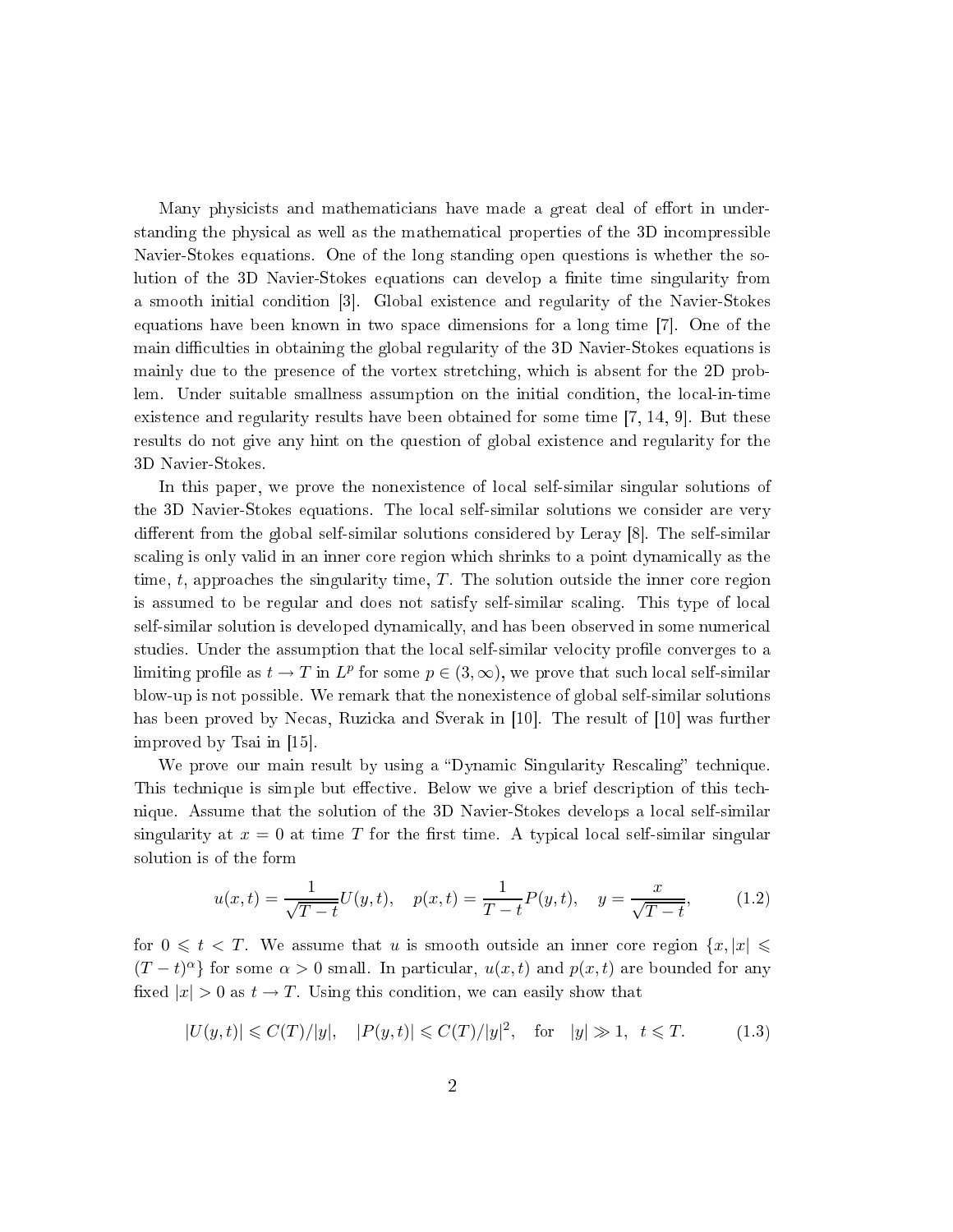Thus, it is reasonable to assume that  $U \in L^p$  for some  $p \in (3, \infty)$ . But the  $L^p$  norm of U may be unbounded for  $0 < p \leq 3$ .

We assume that there exists a limiting profile  $\overline{U}(y) \in L^p$  as  $t \to T$ 

$$
\lim_{t \to T} ||U(t) - \overline{U}||_{L^p} = 0,
$$
\n(1.4)

for some p satisfying  $3 < p < \infty$ .

Next, we introdu
e the following res
aling in time:

$$
\tau = \frac{1}{2} \log \frac{T}{T - t},\tag{1.5}
$$

for  $0 \leq t < T$ . Note that by this time rescaling, we have transformed the original Navier-Stokes equations from  $[0, T)$  in t to  $[0, \infty)$  in the new time variable  $\tau$ . Since u is smooth for  $0 < t < T$ , U is smooth for  $0 < \tau < \infty$ . It is easy to derive the equivalent evolution equations for the rescaled velocity:

$$
U_{\tau} + U + (y \cdot \nabla)U + 2(U \cdot \nabla)U = -2\nabla P + 2\Delta U, \qquad (1.6)
$$

with initial condition  $U|_{\tau=0} = \sqrt{T}u_0(y/\sqrt{T})$ , where U satisfies  $\nabla \cdot U = 0$  for all times. The problem on the possible local self-similar blowup of the Navier-Stokes equations is now onverted to the problem on the large time behavior of the res
aled equations (1.6). By assumption (1.4), we know that  $U \to \overline{U}$  as  $\tau \to \infty$  in  $L^p$ . We will prove that the limiting velocity profile actually satisfies the steady state equation of  $(1.6)$ :

$$
\overline{U} + (y \cdot \nabla)\overline{U} + 2(\overline{U} \cdot \nabla)\overline{U} = -2\nabla \overline{P} + 2\Delta \overline{U},\tag{1.7}
$$

for some  $\overline{P}$ . Now it follows from the result of [15] that  $\overline{U} \equiv 0$ , which implies that  $\lim_{\tau \to \infty} ||U(\tau)||_{L^p} = 0$  for some  $p \in (3, \infty)$ .

The fact that  $\lim_{\tau\to\infty} ||U(\tau)||_{L^p} = 0$  is significant because it shows that the rescaled velocity field becomes small dynamically as  $\tau \to \infty$ . It is easy to show that if the the solution U is small in the  $L^p$  norm at some time,  $\tau_m$ , the solution must decay exponentially in  $\tau$  for  $\tau \geq \tau_m$ . The exponential decay in U gives a sharp dynamic growth estimate in terms of the original velocity field. In fact, it exactly cancels the dynamic singular rescaling factor,  $(\sqrt{T-t})^{-1}$ , in the front of U. This gives us a uniform bound on the growth of  $L^p$  for  $0 < t < T$  with  $p \in (3, \infty)$ , and consequently it rules out the possibility of a finite time blowup at  $T$  [11, 12, 6].

The nonexisten
e of lo
al self-similar blowup of the 3D Navier-Stokes equations has some interesting implication. First, the assumption on the existence of a limiting selfsimilar profile,  $\overline{U}$ , can be verified numerically if a local self-similar blow is observed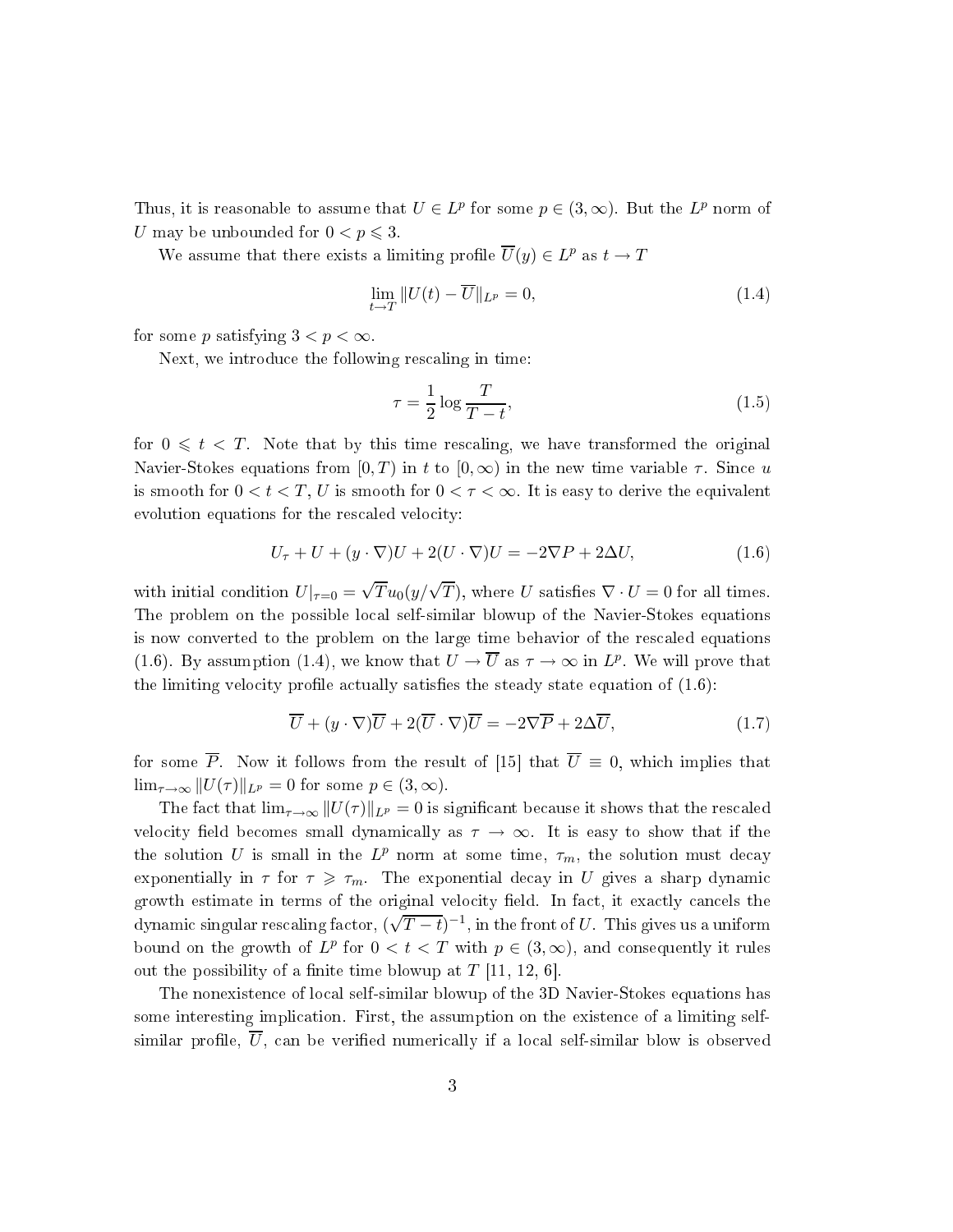in a omputation. Se
ondly, this result is related to a re
ent existen
e result by one of the authors [4] for the axisymmetric 3D Navier-Stokes equations with swirl. Let  $v^r$ denote the radial component of the velocity field and  $r = \sqrt{x^2 + y^2}$ . The result in [4] shows that if  $\lim_{r\to 0} |rv^r| = 0$  holds uniformly for  $0 \leq t \leq T$ , then the solution of the Navier-Stokes equations is regular for  $t \leqslant T$ . By the well-known Caffarelli-Kohn-Nirenberg result  $[1]$ , if the axisymmetric 3D Navier-Stokes equations develop a finite time singularity, the singularity must lie in the  $z$  axis. One of the most likely scenarios that would violate the condition,  $\lim_{r\to 0} |rv^r| = 0$ , is the local self-similar blowup of the Navier-Stokes equations. The result presented in this paper would rule out su
h a possibility. For more dis
ussions regarding other aspe
ts of the Navier-Stokes equations, we refer the reader to  $[7, 2, 14, 9]$ .

The rest of the paper is organized as follows. In Section 2, we state our main theorem and present its proof. The proof is divided into four subse
tions. A ouple of te
hni
al results are deferred to the appendi
es.

### 2 The main result and regularity analysis.

**Theorem 1.** Let  $u_0 \in L^2(\mathbb{R}^3) \cap L^p(\mathbb{R}^3)$  for some  $p \in (3, \infty)$  and T be the first local self-similar singularity time. Assume that  $U(y,t)$  defined by (1.2) converges to  $\overline{U}$  in  $L^p$ as  $t \to T$ . Then we must have  $T = +\infty$ , i.e. there is no finite time local self-similar blowup for the 3D Navier-Stokes equations.

Before we prove our main theorem, we state the following well-known  $(L^{\tilde{q}}, L^{\tilde{p}})$ estimates for the heat kernel in  $\mathbb{R}^3$ ,  $e^{-t\Delta}$ , where  $\Delta$  is the Laplacian operator.

$$
||e^{-t\Delta}w||_{L^{\tilde{q}}} \leqslant c_0 \ t^{-\left(\frac{3}{\tilde{p}} - \frac{3}{\tilde{q}}\right)/2} ||w||_{L^{\tilde{p}}},\tag{2.1}
$$

$$
\|\nabla e^{-t\Delta}w\|_{L^{\tilde{q}}} \leqslant c_0 \ t^{-\left(1+\frac{3}{\tilde{p}}-\frac{3}{\tilde{q}}\right)/2} \|w\|_{L^{\tilde{p}}},\tag{2.2}
$$

for  $1 < \tilde{p} \leq \tilde{q} < \infty$ ,  $c_0$  depends on  $\tilde{p}$  and  $\tilde{q}$  only. In our analysis, we take  $\tilde{q} = p$  and  $\tilde{p} = p/2$ . For this particular choice of  $\tilde{p}$  and  $\tilde{q}$ , we can choose a constant,  $c_0$ , such that the above two inequalities hold. Throughout the paper, we will use  $c_0$  and  $c_1$  to denote various constants that do not depend on the individual functions, and use  $C_j$   $(j = 1, 2)$ to denote various constants that depend on the initial condition,  $u_0$ . We also define

$$
\gamma = 3/p. \tag{2.3}
$$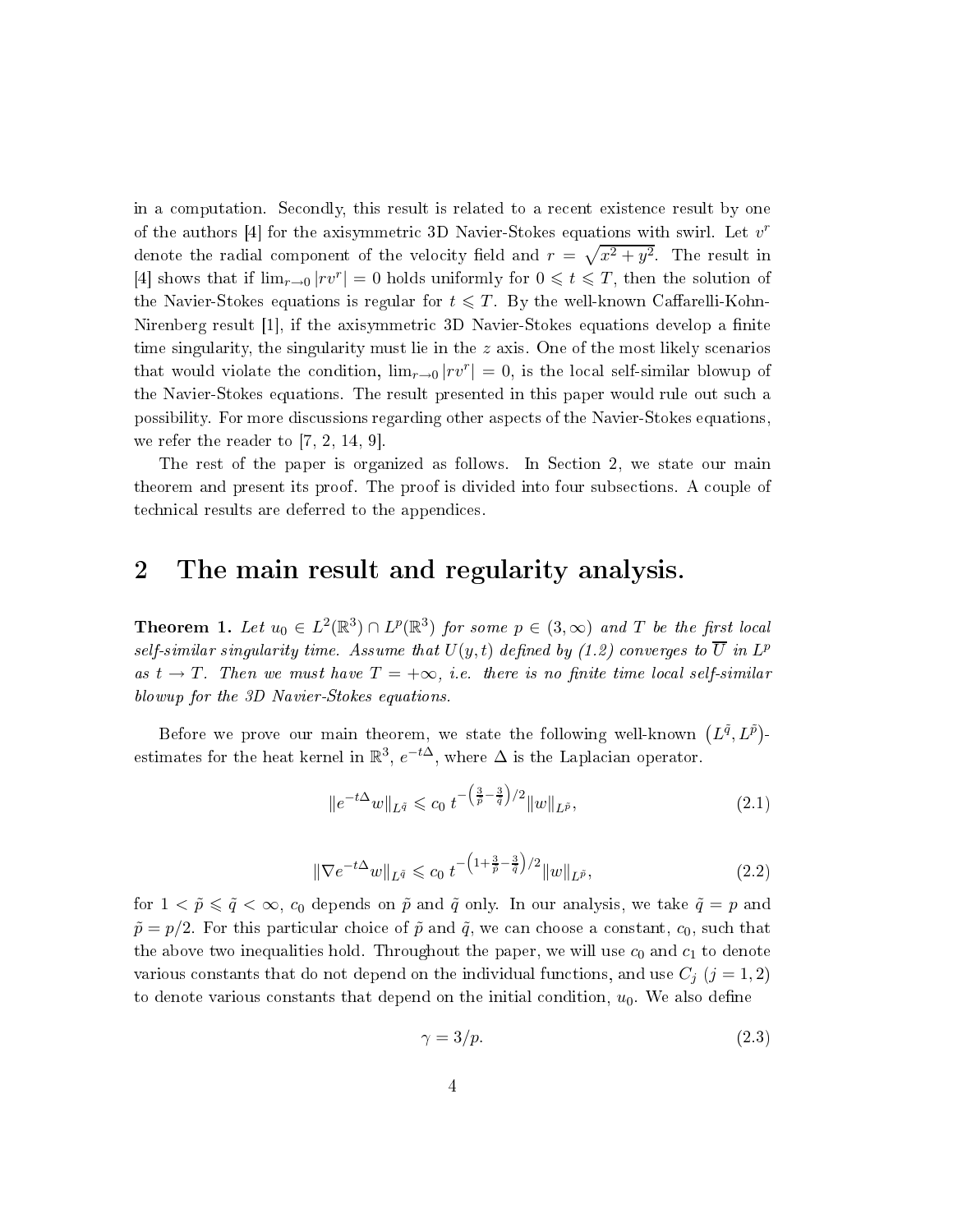Since  $3 < p < \infty$ , we have  $0 < \gamma < 1$ .

### Proof of Theorem 1.

We will prove the theorem by contradiction. Suppose that  $T < +\infty$ . This means that the solution u to problem (1.1) develops a singularity at  $t = T$  for the first time, but u is the unique smooth solution of (1.1) for  $0 < t < T$  and is bounded in  $L^p$ .

We will divide the proof into four steps, which are given in the following four subsections.

#### 2.1Dynamic singularity rescaling and a priori estimates.

We make the following dynamic singularity rescaling of the 3D Navier-Stoke equations:

$$
\begin{cases}\n\tau = \frac{1}{2}\log\frac{T}{T-t}, \quad y = \frac{x}{\sqrt{T-t}} \\
u(x,t) = \frac{1}{\sqrt{T-t}}U(y,\tau), \\
p(x,t) = \frac{1}{T-t}P(y,\tau), \quad \text{for } 0 \leq t < T.\n\end{cases}
$$
\n(2.4)

Note that with this dynamic singularity rescaling, we transform the time interval from  $[0, T)$  in the original time variable t to  $[0, \infty)$  in the rescaled time variable  $\tau$ . It is easy to derive an evolution equation for the rescale velocity field:

$$
\begin{cases}\nU_{\tau} + U + (y \cdot \nabla)U + 2(U \cdot \nabla)U = -2\nabla P + 2\Delta U, \\
\nabla \cdot U = 0, \\
U|_{\tau=0} = \sqrt{T}u_0(x).\n\end{cases}
$$
\n(2.5)

Note that since  $u(x, t)$  is the unique smooth solution of the Navier-Stokes equations (1.1) for  $0 < t < T$ ,  $U(x, \tau)$  is the unique smooth solution of the rescaled Navier-Stokes equations (2.5) for  $0 < \tau < \infty$ .

Let  $\phi(y) = (\phi_1, \phi_2, \phi_3)$  be a smooth, compactly supported, divergence free vector field in  $\mathbb{R}^3$  and  $\psi(\tau)$  be a smooth, compactly supported test function in  $(0,1)$  satisfying  $\int_0^1 \psi(\tau) d\tau = 1$ . Multiplying (2.5) by  $\psi(\tau - n)\phi(y)$  and integrating over  $\mathbb{R}^3 \times [n, n+1]$ for some  $n > 0$ , we obtain after integration by parts

$$
\int_{n}^{n+1} \int_{\mathbb{R}^{3}} \left( -\psi_{\tau} \phi \cdot U + \psi \phi \cdot U - \psi \nabla \cdot (\phi \otimes y) \cdot U - 2\psi \nabla \phi \cdot (U \otimes U) \right) dy d\tau
$$
  
= 
$$
2 \int_{n}^{n+1} \int_{\mathbb{R}^{3}} \psi \Delta \phi \cdot U dy d\tau,
$$
 (2.6)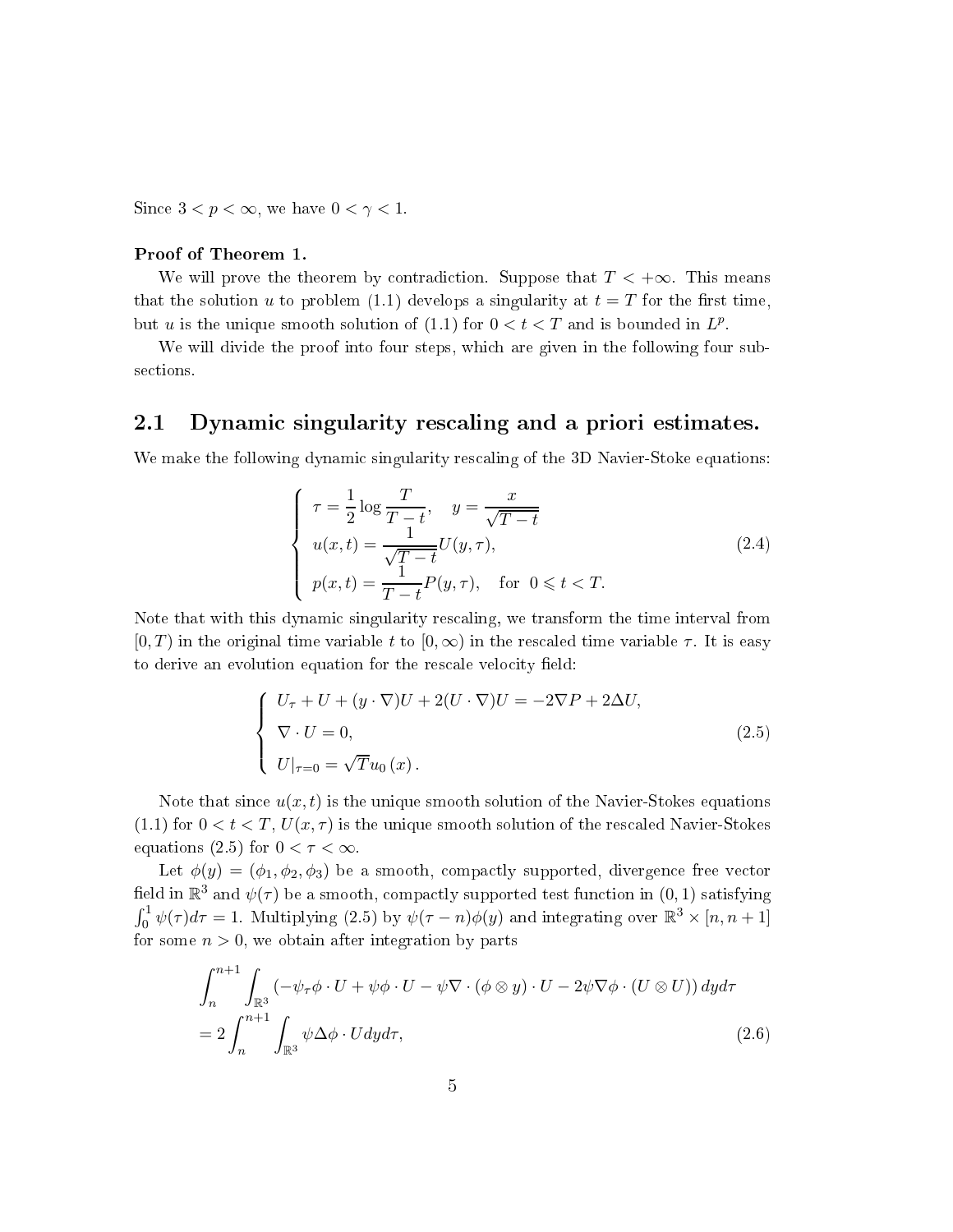where  $\psi$  is evaluated at  $\tau - n$ .

By assumption (1.4), we have

$$
\lim_{\tau \to \infty} ||U(\tau) - \overline{U}||_{L^p} = 0,
$$
\n(2.7)

for some  $p > 3$ . Thus  $||U(\tau)||_{L^p}$  is bounded for  $\tau$  sufficiently large, and  $||\overline{U}||_{L^p}$  is also bounded. Let  $U(\tau) = \overline{U} + R(\tau)$ . By (2.7), we have  $\lim_{\tau \to \infty} ||R(\tau)||_{L^p} = 0$ . Substituting  $U(\tau) = \overline{U} + R(\tau)$  into (2.6) and letting  $n \to \infty$ , we will show that all the terms involving R will go to zero as  $n \to \infty$ . It is sufficient to prove this for the nonlinear term:

$$
\int_n^{n+1} \int_{\mathbb{R}^3} \psi \nabla \phi \cdot (R \otimes R) dy d\tau.
$$

Let  $q = p/(p-2) > 1$ . Then we have  $2/p + 1/q = 1$ . Using the Hölder inequality, we obtain

$$
\begin{array}{rcl}\n|\int_{n}^{n+1} \int_{\mathbb{R}^{3}} \psi \nabla \phi \cdot (R \otimes R) dy d\tau| & \leqslant & C \sup_{n \leqslant \tau \leqslant n+1} \int_{\mathbb{R}^{3}} |\nabla \phi| |R|^{2} dy \\
& \leqslant & C \|\nabla \phi\|_{L^{q}} \sup_{n \leqslant \tau \leqslant n+1} \|R(\tau)\|_{L^{p}}^{2} \to 0, \quad \text{as } n \to \infty.\n\end{array}
$$

Other terms can be proved similarly. Therefore, by letting  $n \to \infty$ , we get

$$
- \left( \int_0^1 \psi_\tau(\tau) d\tau \right) \int_{\mathbb{R}^3} \phi(y) \overline{U}(y) dy
$$
  
+ 
$$
\left( \int_0^1 \psi(\tau) d\tau \right) \left( \int_{\mathbb{R}^3} \left( \phi \cdot \overline{U} - \nabla \cdot (\phi \otimes y) \cdot \overline{U} - 2 \nabla \phi \cdot (\overline{U} \otimes \overline{U}) \right) dy \right)
$$
  
= 
$$
2 \left( \int_0^1 \psi(\tau) d\tau \right) \left( \int_{\mathbb{R}^3} \Delta \phi \cdot \overline{U} dy \right).
$$
 (2.8)

Since  $\psi$  has compact support in [0, 1], we conclude that

$$
\int_0^1 \psi_\tau(\tau) d\tau = 0.
$$

Moreover, we have  $\int_0^1 \psi(\tau) d\tau = 1$  by assumption on  $\psi$ . Thus, we obtain

$$
\int_{\mathbb{R}^3} \left( \phi \cdot \overline{U} - \nabla \cdot (\phi \otimes y) \cdot \overline{U} - 2\nabla \phi \cdot (\overline{U} \otimes \overline{U}) - 2\Delta \phi \cdot \overline{U} \right) dy = 0.
$$
\n(2.9)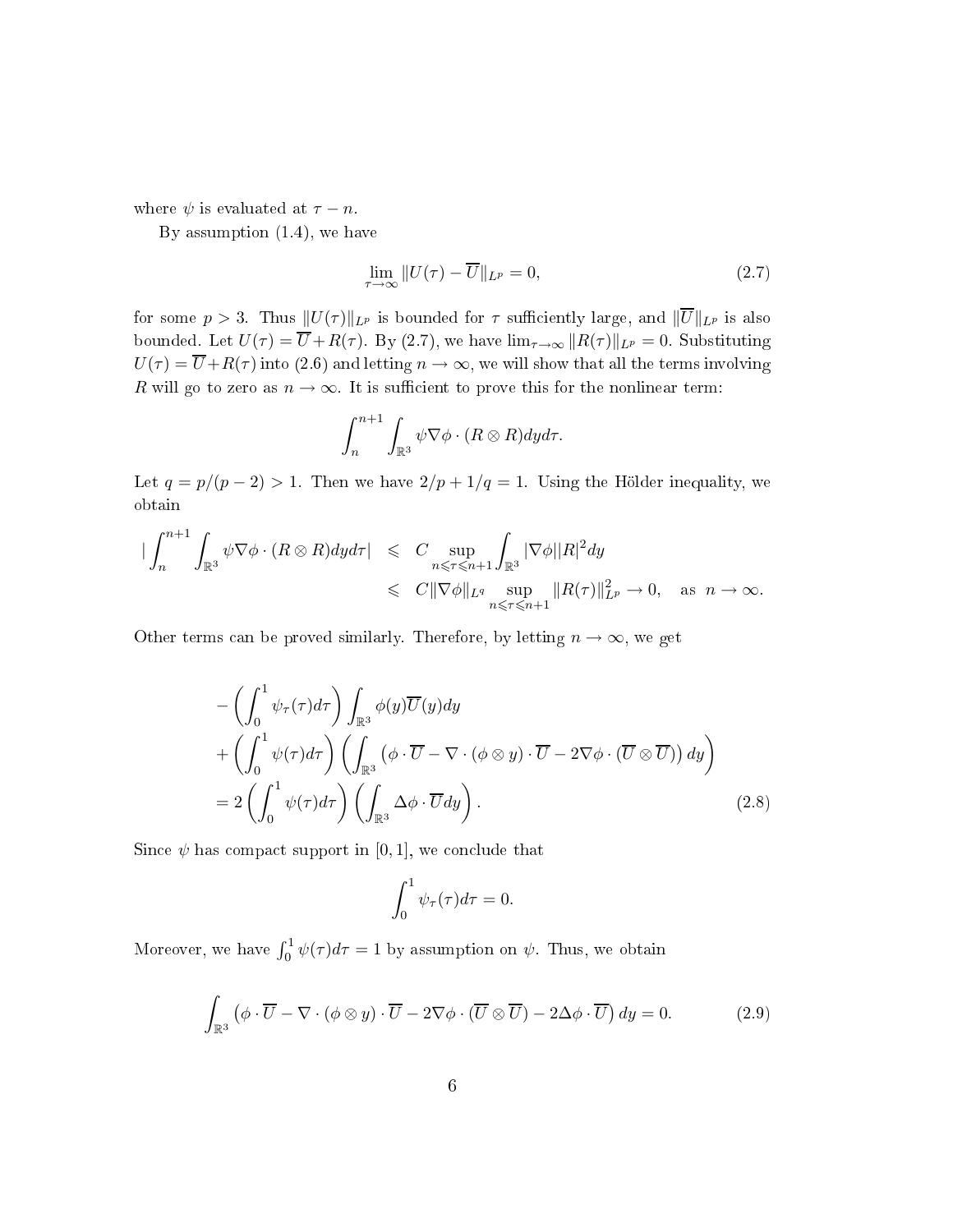Thus,  $\overline{U}$  is a weak solution of the steady state rescaled Navier-Stokes equations:

$$
\overline{U} + (y \cdot \nabla)\overline{U} + 2(\overline{U} \cdot \nabla)\overline{U} = -2\nabla \overline{P} + 2\Delta \overline{U},\tag{2.10}
$$

with  $\nabla \cdot \overline{U} = 0$ . Let  $R_j$  be a Riesz operator with Fourier symbol  $\xi_j/|\xi|$ . One can easily modify the proof of Lemma 3.1 of [10] to show that  $\overline{P} = R_j R_k(\overline{U}_j \overline{U}_k)$ .

Since  $\overline{U} \in L^p$  for some  $p \in (3, \infty)$ , we can apply Theorem 1 of [15] to conclude that  $\overline{U} \equiv 0$ . As a result, we obtain the following a priori decay estimate for  $||U(\tau)||_{L^p}$ .

**Lemma 1.** The solution  $U(x, \tau)$  of the rescaled Navier-Stokes equations (2.5) satisfies the following decay estimate:

$$
\lim_{\tau \to \infty} ||U(\tau)||_{L^p} = 0. \tag{2.11}
$$

For the purpose of our later analysis, we will choose a  $\tau_m$  large enough to satisfy the following inequality:

$$
2c_0^2 c_1 \| U(\tau_m) \|_{L^p} \leqslant \frac{1}{6},\tag{2.12}
$$

where the constant  $c_1$  is defined by

$$
c_1 = \left(\frac{2}{1-\gamma} + \frac{1}{2}\right) \left(1 - e^{-2}\right)^{-\frac{1+\gamma}{2}}.\tag{2.13}
$$

The reason for such a choice of  $\tau_m$  will become clear later in our analysis.

#### 2.2Dynamic decay estimates for the rescaled equations.

In this subse
tion, we will perform estimates for the res
aled Navier-Stokes equations starting from  $\tau = \tau_m$  with the initial value,  $U(x, \tau_m)$ :

$$
\begin{cases}\nV_{\tau} + V + (y \cdot \nabla)V + 2(V \cdot \nabla)V = -2\nabla P + 2\Delta V \\
\nabla \cdot V = 0 \\
V|_{\tau=0}(x) \equiv V_0(x) = U(x, \tau_m),\n\end{cases}
$$
\n(2.14)

where  $\tau_m$  is defined by (2.12)-(2.13). Since  $U(x, \tau)$  is the unique smooth solution of the rescaled Navier-Stokes equations (2.5) for  $0 < \tau < \infty$ , the function  $V(x, \tau)$  defined by

$$
V(x,\tau) = U(x,\tau + \tau_m), \quad \text{for } \tau \geq 0,
$$
\n(2.15)

is the unique smooth solution of (2.14).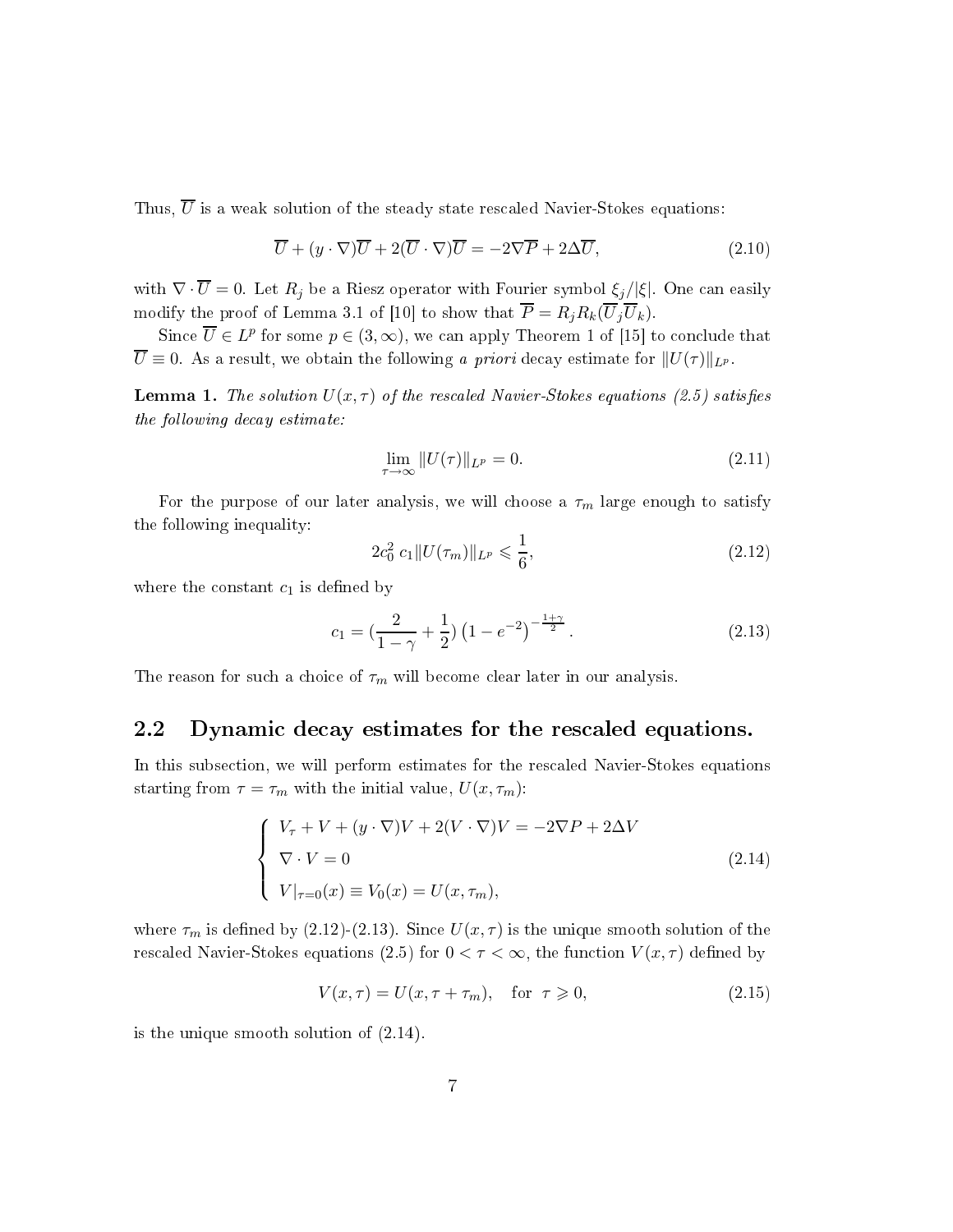Next, we perform estimates for the linearized operator in (2.14)

$$
\frac{\partial V}{\partial \tau} + V + (y \cdot \nabla_y)V - 2\Delta_y V = 0, \qquad (2.16)
$$

with initial value  $V|_{\tau=0} = V_0$ .

Let  $y = e^{\tau} \tilde{y}$  and  $\tilde{V}(\tilde{y}, \tau) \equiv V(y, \tau)$ . Then we have

$$
\frac{\partial \tilde{V}}{\partial \tau} + \tilde{V} - 2e^{-2\tau} \Delta_{\tilde{y}} \tilde{V} = 0, \qquad (2.17)
$$

with initial value  $\tilde{V}|_{\tau=0} = V_0$ .

Taking the Fourier transform of (2.17), we get

$$
\frac{\partial \hat{\tilde{V}}}{\partial \tau} + \hat{\tilde{V}} + 2e^{-2\tau} |\xi|^2 \hat{\tilde{V}} = 0,
$$
\n(2.18)

where the Fourier transformation is defined as  $\hat{f}(\xi) \equiv \int f(x)e^{-2\pi ix\cdot\xi}dx$ . Equation (2.18) an be written as

$$
\frac{\partial}{\partial \tau} \left( e^{\tau + 2|\xi|^2 \int_0^{\tau} e^{-2s} ds} \hat{\tilde{V}}(\tau) \right) = 0.
$$
\n(2.19)

Integrating from 0 to  $\tau$ , we get

$$
\widehat{\tilde{V}}(\tau) = e^{-\tau - |\xi|^2 (1 - e^{-2\tau})} \widehat{V_0}.
$$
\n(2.20)

Using the explicit formula of the Fourier transform of a Gaussian in three space dimensions (see, e.g.  $[13]$ )

$$
\widehat{e^{-\pi\alpha^2|x|^2}} = \frac{1}{\alpha^3} e^{-\pi|\xi|^2/\alpha^2},\tag{2.21}
$$

with  $\alpha^2 = \left(\frac{\pi}{1 - e^{-2\tau}}\right)$ , we obtain

$$
\mathcal{F}^{-1}\left(e^{-|\xi|^2(1-e^{-2\tau})}\right) = \left(\frac{\pi}{1-e^{-2\tau}}\right)^{\frac{3}{2}} e^{-\pi^2|x|^2/(1-e^{-2\tau})},\tag{2.22}
$$

where  $\mathcal{F}^{-1}f(x) \equiv \int f(\xi)e^{2\pi ix\cdot\xi}d\xi$  is the inverse Fourier transformation. Therefore, we have

$$
\tilde{V}(\tilde{y},\tau) = e^{-\tau} \left(\frac{\pi}{1 - e^{-2\tau}}\right)^{\frac{3}{2}} \int V_0\left(\tilde{x}\right) \left(e^{-\pi^2|\tilde{y} - \tilde{x}|^2/(1 - e^{-2\tau})}\right) d\tilde{x}.\tag{2.23}
$$

Denote by  $e^{-\tau A}$  the solution operator of the linearized equations (2.17). Define

$$
t_0(\tau) = (1 - e^{-2\tau}), \tag{2.24}
$$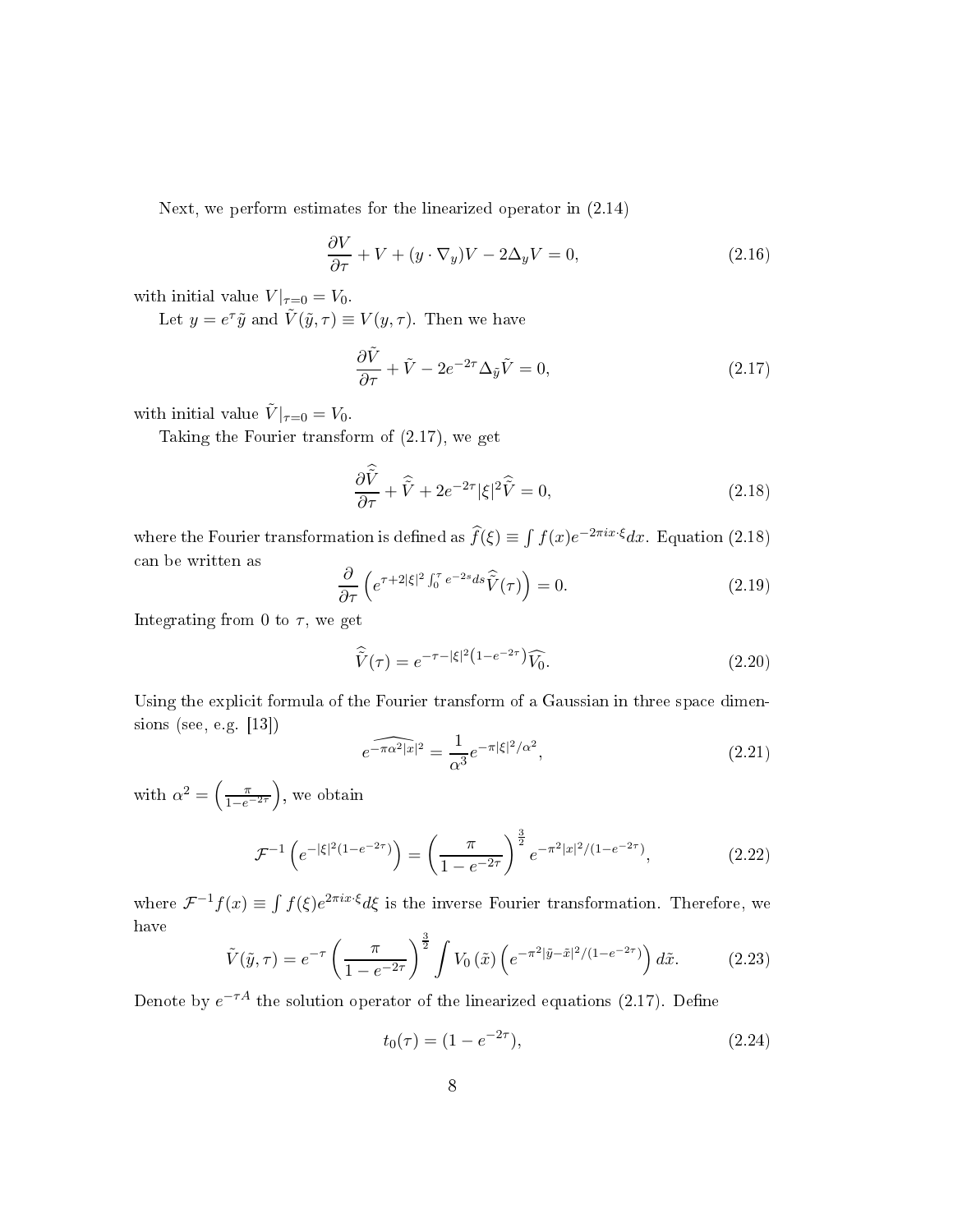and denote  $\Delta$  as the Laplacian operator, then we have

$$
e^{-\tau A}V_0 = \tilde{V}(\tilde{y}, \tau) = e^{-\tau} \left( e^{-t_0(\tau)\Delta} V_0 \right).
$$
 (2.25)

Define the following bilinear operator:

$$
F(U,V) = 2\left(1 - \nabla(-\Delta)^{-1}\nabla\cdot\right)\nabla\cdot(U\otimes V). \tag{2.26}
$$

In particular, if we set  $V = U$ , we have

$$
F(U, U) = 2\left(\nabla \cdot (U \otimes U) - \nabla (-\Delta)^{-1} \nabla \cdot \nabla \cdot (U \otimes U)\right)
$$
  
= 2(U \cdot \nabla U + \nabla P). (2.27)

The res
aled 3D Navier-Stokes equations (2.14) an be onverted into the following integral equation:

$$
V(\tau) = e^{-\tau A} V_0 - \int_0^{\tau} e^{-(\tau - s)A} F(U, U)(s) ds.
$$
 (2.28)

To solve the integral equation (2.28), we construct a successive approximation,  $V^{(n)}$ , using the following iterative scheme (see [5]):  $V^{(0)} = e^{-\tau A} V_0$ ,

$$
V^{(n+1)} = V^{(0)} - G(V^{(n)}, V^{(n)}), \quad n \ge 0,
$$
\n(2.29)

where the bilinear operator  $G(U, V)$  is defined as follows:

$$
G(U,V) = \int_0^{\tau} e^{-(\tau - s)A} F(U,V)(s)ds.
$$
 (2.30)

To establish the convergence of the approximate solution sequence,  $V^{(n)}$ , we need to use the following lemma, which follows from  $(2.25)$  and the well-known  $(L^q, L^p)$ estimates  $(2.1)-(2.2)$  for the heat kernel.

**Lemma 2.** Let  $V \in L^{\tilde{p}}$  for  $1 < \tilde{p} \leq \tilde{q} < \infty$ . We have

$$
||e^{-\tau A}V||_{L^{\tilde{q}}} \leq c_0 e^{-(1-3/\tilde{q})\tau} t_0(\tau)^{-\left(\frac{3}{\tilde{p}} - \frac{3}{\tilde{q}}\right)/2} ||V||_{L^{\tilde{p}}},\tag{2.31}
$$

$$
\|\nabla e^{-\tau A}V\|_{L^{\tilde{q}}} \leqslant c_0 \ e^{-(2-3/\tilde{q})\tau} t_0(\tau)^{-\left(1+\frac{3}{\tilde{p}}-\frac{3}{\tilde{q}}\right)/2} \|V\|_{L^{\tilde{p}}}.
$$
\n(2.32)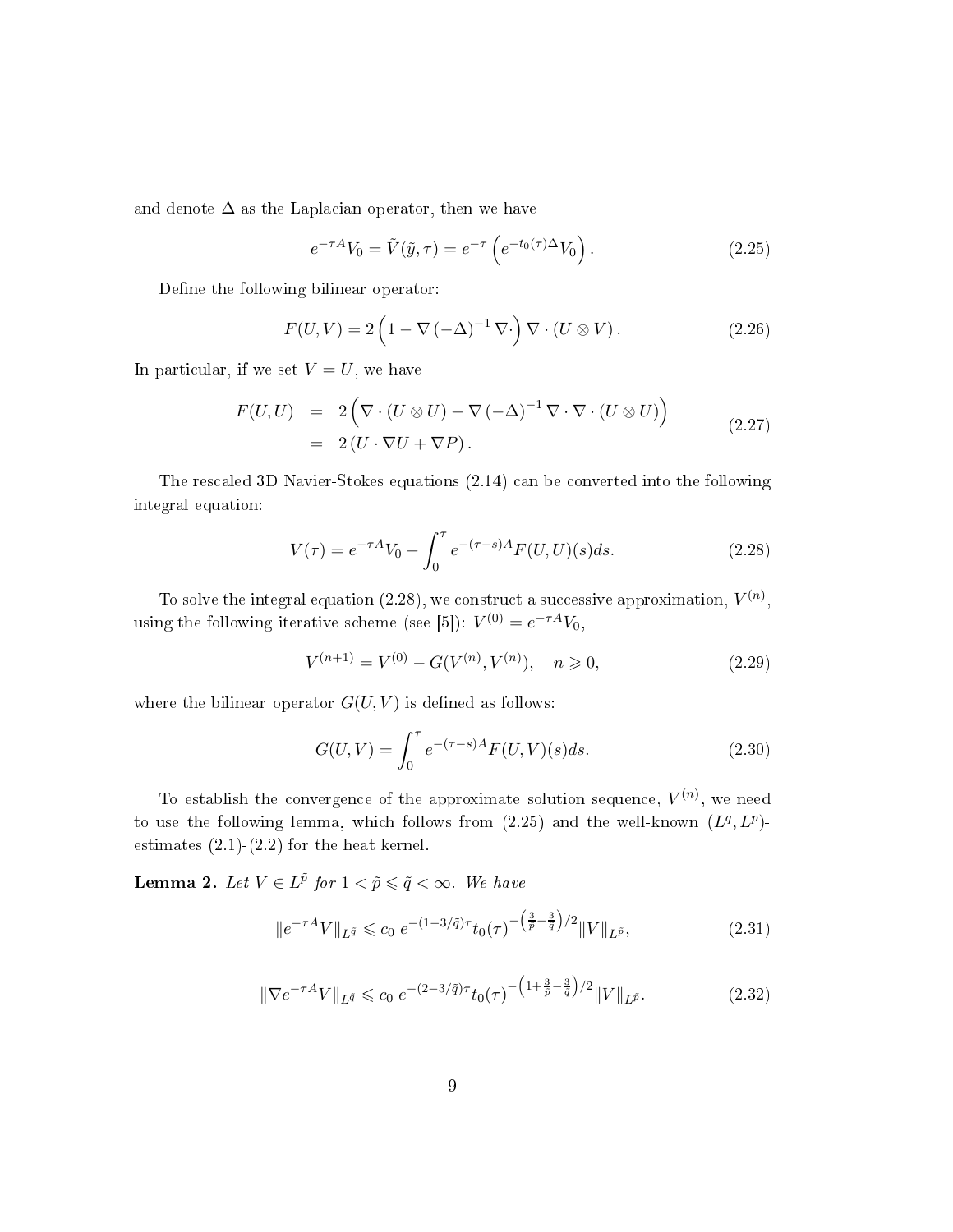The lemma can be proved easily by noting that the heat kernel actually acts on the variable  $\tilde{y}$  through the function  $\tilde{V}(\tilde{y},\tau)$  and  $\tilde{y}=e^{-\tau}y$ . Thus we lose a factor  $e^{3\tau/\tilde{q}}$  when we estimate the  $L^{\tilde{q}}$  norm by changing variables from y to  $\tilde{y}$ , but we gain a factor of  $e^{-\tau}$ when we differentiate with respect to  $y$ .

Applying (2.31) with  $\tilde{p} = \tilde{q} = p$ , we obtain

$$
||V^{(0)}||_{L^{p}}(\tau) = ||e^{-\tau A}V_{0}||_{L^{p}}(\tau) \leq c_{0}e^{-(1-\gamma)\tau}||V_{0}||_{L^{p}},
$$
\n(2.33)

where  $\gamma = 3/p$ . To estimate  $||G(U,V)||_{L^p}$ , we use (2.32) with  $\tilde{q} = p$  and  $\tilde{p} = p/2$ :

$$
||G(U,V)||_{L^{p}}(\tau) \leq 2c_{0} \int_{0}^{\tau} e^{-(2-\gamma)(\tau-s)} t_{0}(\tau-s)^{-\frac{1+\gamma}{2}} ||U||_{L^{p}}(s)||V||_{L^{p}}(s)ds, \qquad (2.34)
$$

where we have used the Hölder inequality  $||U \otimes V||_{L^{p/2}} \leq ||U||_{L^p} ||V||_{L^p}$  and the fact that  $(-\Delta)^{-1} \nabla \cdot \nabla \cdot$  is a Rietz operator of degree zero, which is a bounded operator from  $L^p$  to  $L^p$ . In particular, we obtain by setting  $V = U$  that

$$
||G(U,U)||_{L^{p}}(\tau) \leq 2c_0 \int_0^{\tau} e^{-(2-\gamma)(\tau-s)} t_0(\tau-s)^{-\frac{1+\gamma}{2}} ||U||_{L^{p}}^2(s) ds.
$$
 (2.35)

Now, applying (2.33) and (2.35) to the iterative s
heme (2.29), we get

$$
||V^{(n+1)}||_{L^{p}}(\tau) \leq c_{0}e^{-(1-\gamma)\tau}||V_{0}||_{L^{p}} + 2c_{0} \int_{0}^{\tau} e^{-(2-\gamma)(\tau-s)}t_{0}(\tau-s)^{-\frac{1+\gamma}{2}}||V^{(n)}||_{L^{p}}^{2}(s)ds.
$$
\n(2.36)

Define

$$
K_n = \sup_{0 \le \tau < \infty} \|e^{(1-\gamma)\tau} V^{(n)}(\tau)\|_{L^p}.\tag{2.37}
$$

Multiplying (2.36) by  $e^{(1-\gamma)\tau}$  on both sides and using (2.37), we obtain

$$
e^{(1-\gamma)\tau} \| V^{(n+1)} \|_{L^p}(\tau) \leq c_0 \| V_0 \|_{L^p} + 2c_0 e^{-\tau} K_n^2 \int_0^\tau e^{\gamma s} \left( 1 - e^{-2(\tau - s)} \right)^{-\frac{1+\gamma}{2}} ds. \tag{2.38}
$$

In Appendix II, we will prove that

$$
e^{-\tau} \int_0^{\tau} e^{\gamma s} \left( 1 - e^{-2(\tau - s)} \right)^{-\frac{1 + \gamma}{2}} ds \leq c_1, \text{ for all } \tau \geq 0,
$$
 (2.39)

where  $c_1$  is defined in (2.13). Now, take the supremum of the both sides of (2.38) for all  $\tau \geqslant 0$ , we obtain the following recurrence inequalities:

$$
K_{n+1} \leqslant K_0 + MK_n^2, \quad \text{for } n \geqslant 0,
$$
\n
$$
(2.40)
$$

with  $K_n|_{n=0} = K_0$ , where

$$
M = 2c_0c_1, \quad K_0 = c_0 ||V_0||_{L^p}.
$$
\n(2.41)

We will prove the following lemma in Appendix I.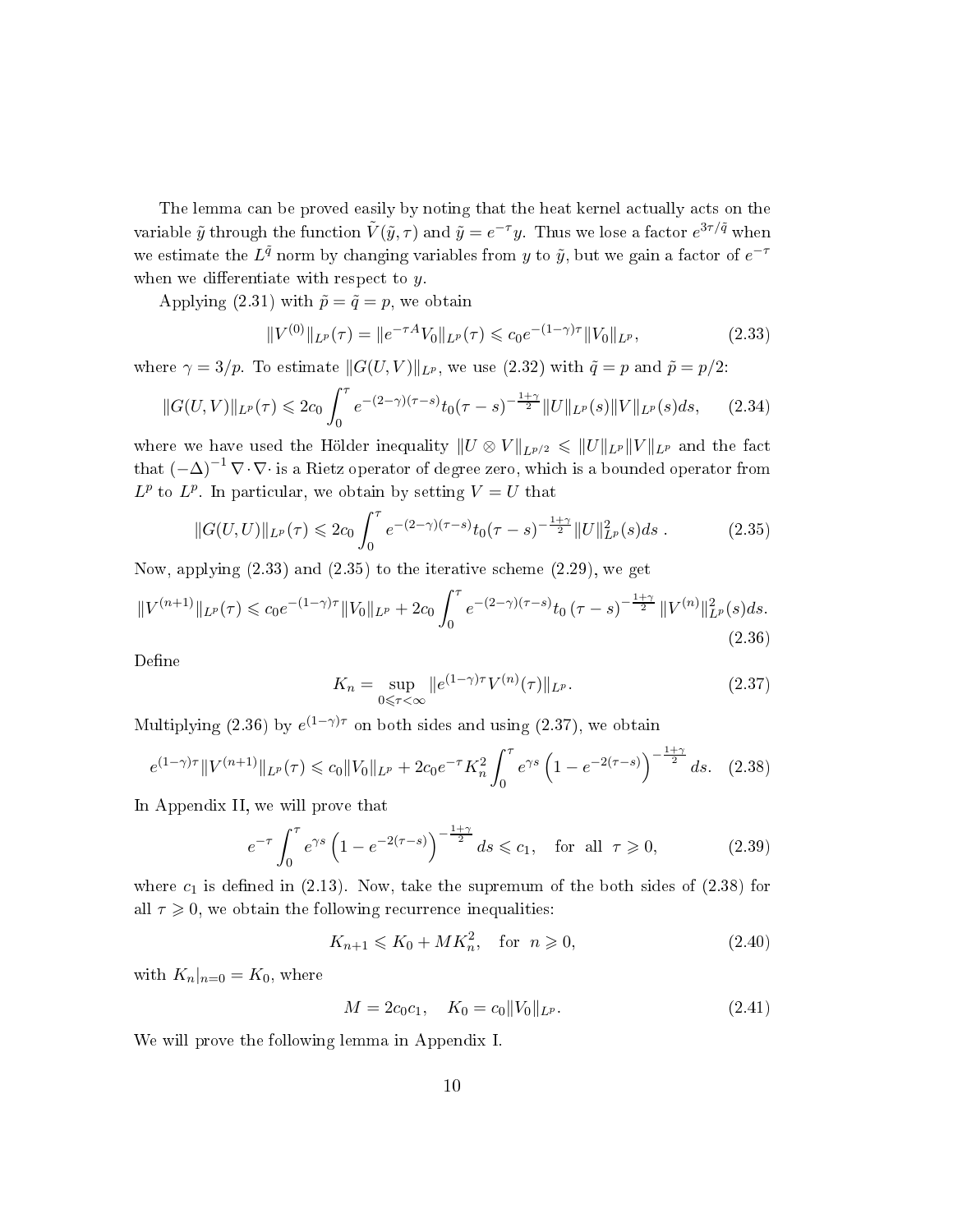**Lemma 3.** Let  $K_0$  and M be two positive constants satisfying

$$
K_0 M \leqslant \frac{1}{6},\tag{2.42}
$$

then there exists a positive constant  $K_{\text{max}}$ , such that

$$
K_n \leqslant K_{\text{max}}, \qquad \text{for all } n \geqslant 1 \tag{2.43}
$$

holds for the recurrence sequence  $K_n$  satisfying (2.40). Moreover the upper bound  $K_{\text{max}}$ satisfies

$$
2MK_{\text{max}} \leqslant \frac{1}{2}.\tag{2.44}
$$

Recall that in (2.12), we have chosen  $\tau_m$  such that

$$
2c_0^2c_1\|U(\tau_m)\|_{L^p} \leq 1/6\;.\tag{2.45}
$$

Therefore, we have

$$
K_0 M \leq 2c_0^2 c_1 \| U(\tau_m) \|_{L^p} \leq \frac{1}{6}.
$$
\n(2.46)

Thus, for our choice of  $\tau_m$  defined in (2.12), the recurrence sequence  $K_n$  has an upper bound  $K_{\text{max}}$  for all n. That is

$$
||V^{(n)}||_{L^p}(\tau) \le K_{\text{max}}e^{-(1-\gamma)\tau}, \quad \text{for} \quad n \ge 1. \tag{2.47}
$$

#### 2.3Convergence of the approximate solution sequence.

In this subse
tion, we will establish the onvergen
e of the approximate solution sequence,  $\{V^{(n)}\}$ , and study the property of its limiting solution. We will first show that the approximate solution sequence  ${V^{(n)}}$  is a Cauchy sequence in  $L^p$ . By subtracting (2.29) with index n from that with index  $n-1$ , we obtain

$$
\|V^{(n+1)} - V^{(n)}\|_{L^p}
$$
  
=  $||G(V^{(n)}, V^{(n)}) - G(V^{(n-1)}, V^{(n-1)})||_{L^p}$   
=  $||G(V^{(n)}, V^{(n)} - V^{(n-1)}) + G(V^{(n)} - V^{(n-1)}, V^{(n-1)})||_{L^p}.$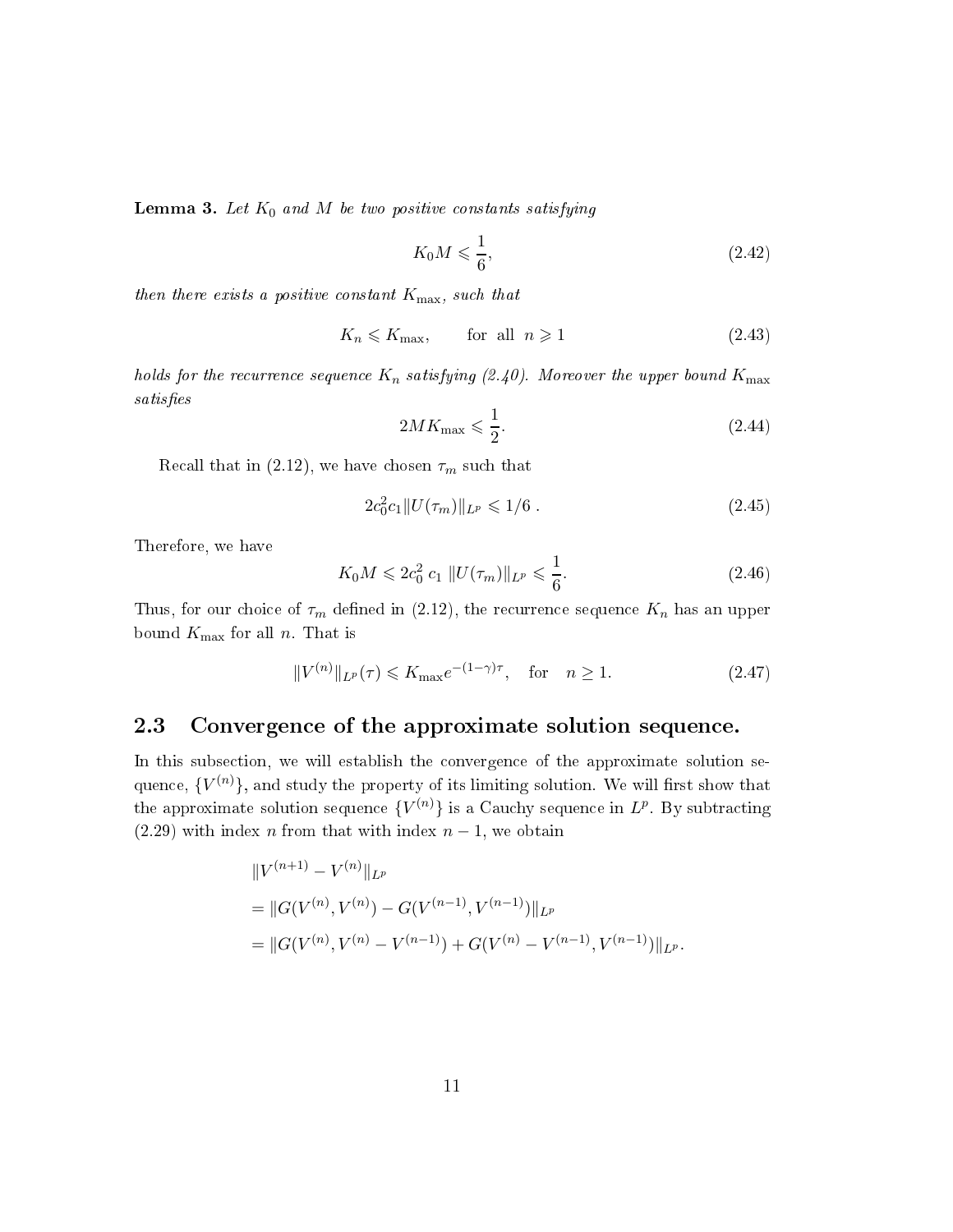Using (2.34), (2.47) and (2.39), we obtain

$$
e^{(1-\gamma)\tau} \| V^{(n+1)} - V^{(n)} \|_{L^p} (\tau)
$$
  
\n
$$
\leq 2c_0 e^{(1-\gamma)\tau} \int_0^\tau e^{-(2-\gamma)(\tau-s)} t_0 (\tau-s)^{-\frac{1+\gamma}{2}} \left( \|V^{(n)}\|_{L^p} + \|V^{(n-1)}\|_{L^p} \right) \|V^{(n)} - V^{(n-1)}\|_{L^p} (s) ds
$$
  
\n
$$
\leq 4c_0 K_{\max} e^{-\tau} \int_0^\tau e^{\gamma s} t_0 (\tau-s)^{-\frac{1+\gamma}{2}} ds \left( \sup_{0 \leq s < \infty} e^{(1-\gamma)s} \|V^{(n)} - V^{(n-1)}\|_{L^p} (s) \right)
$$
  
\n
$$
\leq 4c_0 c_1 K_{\max} \sup_{0 \leq s < \infty} e^{(1-\gamma)s} \|V^{(n)} - V^{(n-1)}\|_{L^p} (s)
$$
  
\n
$$
\leq \frac{1}{2} \sup_{0 \leq s < \infty} e^{(1-\gamma)s} \|V^{(n)} - V^{(n-1)}\|_{L^p} (s),
$$

where we have used  $(2.41)$  and  $(2.44)$  in deriving the last inequality. Taking the supremum on the left hand side would yield

$$
\sup_{0 \leq \tau < \infty} e^{(1-\gamma)\tau} \| V^{(n+1)} - V^{(n)} \|_{L^p}(\tau) \leq \frac{1}{2} \sup_{0 \leq \tau < \infty} e^{(1-\gamma)\tau} \| V^{(n)} - V^{(n-1)} \|_{L^p}(\tau), \tag{2.48}
$$

whi
h implies

$$
\sup_{0 \leq \tau < \infty} e^{(1-\gamma)\tau} \| V^{(n+m)} - V^{(n)} \|_{L^p}(\tau) \leq C_1 \left(\frac{1}{2}\right)^n, \quad \text{for any } n, m \geq 1,\tag{2.49}
$$

where  $C_1$  depends on  $V^{(0)}$  only. Thus  $\{V^{(n)}\}$  is a Cauchy sequence in BC  $([0, \infty); L^p(\mathbb{R}^3))$ . Here BC  $([0, \infty); L^p(\mathbb{R}^3))$  denotes the class of bounded and continuous function from [0,  $\infty$ ) to  $L^p(\mathbb{R}^3)$ . As a result, we have proved that  $V^{(n)}(\tau)$  converges uniformly to a limiting function  $\overline{V}(\tau)$  in BC  $([0,\infty); L^p(\mathbb{R}^3))$ . Taking the limit  $n \to \infty$  in (2.47), we obtain

$$
\|\overline{V}\|_{L^{p}}(\tau) \leqslant K_{\max}e^{-(1-\gamma)\tau}.\tag{2.50}
$$

Next, we will show that  $\overline{V}$  is a solution of the integral equation (2.28). To this end, we define  $R^{(n)}(x,\tau) \equiv V^{(n)}(x,\tau) - \overline{V}(x,\tau)$ . We have just shown that

$$
\sup_{0 \leq \tau < \infty} e^{(1-\gamma)\tau} \|R^{(n)}\|_{L^p}(\tau) = \sup_{0 \leq \tau < \infty} e^{(1-\gamma)\tau} \|V^{(n)} - \overline{V}\|_{L^p}(\tau) \to 0,\tag{2.51}
$$

as  $n \to \infty$ . Now substituting  $V^{(n)} = \overline{V} + R^{(n)}$  into the iterative scheme (2.29) and using the bilinearity of operator  $G(U, V)$ , we get

$$
\overline{V} - V^{(0)} + G(\overline{V}, \overline{V}) = -(R^{(n+1)} + G(R^{(n)}, \overline{V}) + G(\overline{V}, R^{(n)}) + G(R^{(n)}, R^{(n)})). \tag{2.52}
$$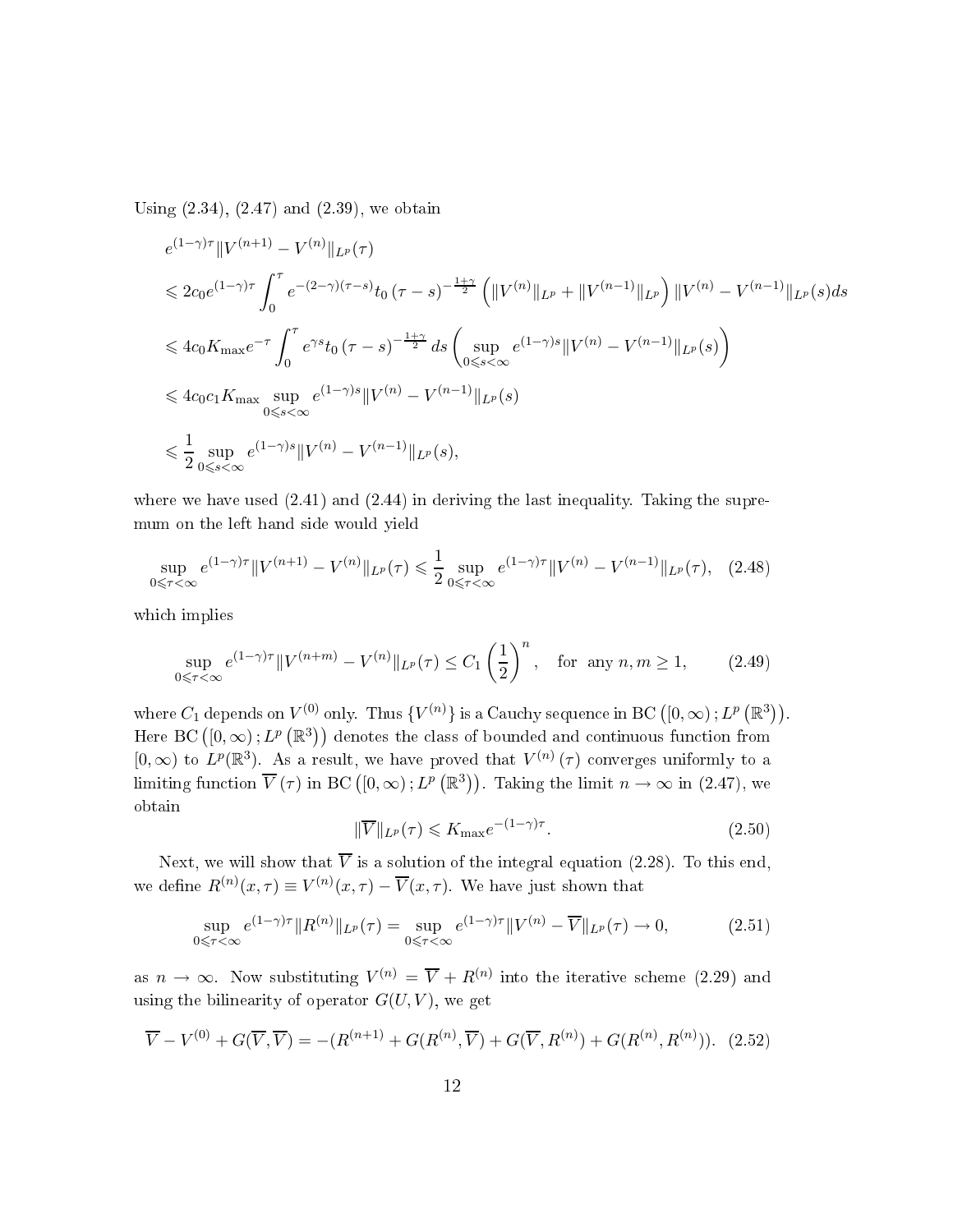We will prove that the error terms on the right hand side of  $(2.52)$  tend to zero uniformly for all  $\tau \geq 0$ . It is obvious that  $||R^{(n+1)}||_{L^p} \to 0$  uniformly as  $n \to \infty$  from (2.51).

To show that the error terms which are linear in  $R^{(n)}$  tend to zero uniformly, we use (2.34) and the *a priori* bound on  $\overline{V}$  given by (2.50). Specifically, we have

$$
||G(R^{(n)}, \overline{V}) + G(\overline{V}, R^{(n)})||_{L^{p}}(\tau)
$$
  
\n
$$
\leq 4c_{0} \int_{0}^{\tau} e^{-(2-\gamma)(\tau-s)} t_{0} (\tau-s)^{-\frac{1+\gamma}{2}} ||R^{(n)}||_{L^{p}}(s)||\overline{V}||_{L^{p}}(s) ds
$$
  
\n
$$
\leq 4c_{0} K_{\max} e^{-(1-\gamma)\tau} e^{-\tau} \int_{0}^{\tau} e^{\gamma s} t_{0} (\tau-s)^{-\frac{1+\gamma}{2}} ds \left( \sup_{0 \leq s < \infty} e^{(1-\gamma)s} ||R^{(n)}||_{L^{p}}(s) \right)
$$
  
\n
$$
\leq 4c_{0} c_{1} e^{-(1-\gamma)\tau} K_{\max} \sup_{0 \leq s < \infty} e^{(1-\gamma)s} ||R^{(n)}||_{L^{p}}(s)
$$
  
\n
$$
\leq \sup_{0 \leq s < \infty} e^{(1-\gamma)s} ||R^{(n)}||_{L^{p}}(s) \to 0,
$$

uniformly for all  $\tau$  as  $n \to \infty$ , where we have used  $M = 2c_0c_1$  and (2.44).

To show that the nonlinear error term  $G(R^{(n)}, R^{(n)})$  also tends to zero uniformly, we note that the *a priori* bounds on  $V^{(n)}$  and  $\overline{V}$  also provide the following *a priori* bound for  $R^{(n)}$ :

$$
||R^{(n)}||_{L^{p}}(\tau) \leq 2K_{\max}e^{-(1-\gamma)\tau}, \text{ for } n \geq 1.
$$
 (2.53)

Using  $(2.53)$  and applying the same argument as above, we can prove that

$$
||G(R^{(n)}, R^{(n)})||_{L^p}(\tau) \leq \sup_{0 \leq s < \infty} e^{(1-\gamma)s} ||R^{(n)}||_{L^p} \to 0,
$$

uniformly for  $0 \leq \tau < \infty$  as  $n \to \infty$ .

Now, passing the limit  $n \to \infty$  in the  $L^p$  norm, we obtain

$$
\overline{V}(\tau) = V^{(0)} - G(\overline{V}, \overline{V}), \quad \text{for all } \tau \ge 0,
$$
\n(2.54)

which shows that  $\overline{V}$  is a solution of the integral equation (2.28), satisfying the decay property (2.50).

#### 2.4The non-blowup estimates in the original variables.

In this subsection, we will complete the regularity analysis in the original physical variable. By the uniqueness of strong solutions in  $L^p$  with  $p > 3$ , we have

$$
\|\overline{V}\|_{L^p}(\tau) = \|U\|_{L^p}(\tau + \tau_m), \quad \text{for } 0 \le \tau < \infty. \tag{2.55}
$$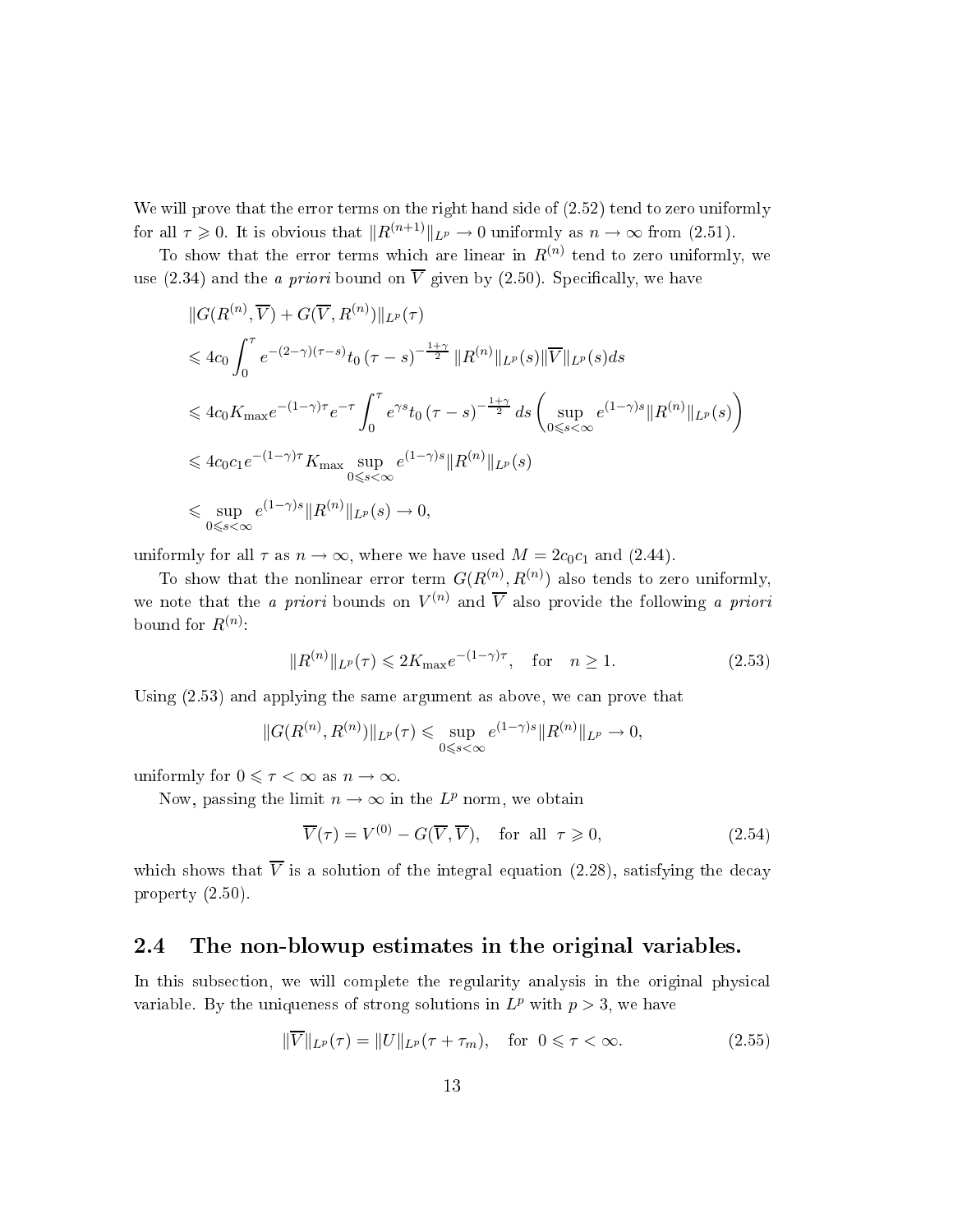Now we can use the decay estimate for  $\overline{V}$  in (2.50) to obtain a decay estimate for U, which in turn will rule out the possibility of a finite time singularity for the  $3D$ Navier-Stokes equations.

Using  $(2.50)$  and  $(2.55)$ , we immediately obtain a decay estimate for U:

$$
||U||_{L^{p}}(\tau) \leq K_{\max}e^{-(1-\gamma)(\tau-\tau_{m})}, \qquad \text{for } \tau \geq \tau_{m}.
$$
 (2.56)

This proves the following decay estimate for U.

**Lemma 4.** The solution  $U(x, \tau)$  of rescaled Navier-Stokes equations (2.5) with  $\tau_m$ defined by  $(2.12)$  has a uniform decay rate in  $\tau$  as follows:

$$
||U||_{L^{p}}(\tau) \leq K_{\max}e^{-(1-\gamma)(\tau-\tau_{m})}, \qquad \text{for } \tau \geq \tau_{m}.
$$
 (2.57)

Substituting the relation

$$
u(x,t) = \frac{1}{\sqrt{T-t}}U(y,\tau)
$$
\n
$$
(2.58)
$$

into (2.57), we obtain for  $t_m \leqslant t < T$  with  $t_m = T(1 - e^{-2\tau_m})$ ,

$$
||u||_{L^{p}}(t) = \frac{(T-t)^{\gamma/2}}{(T-t)^{1/2}}||U||_{L^{p}}(\tau)
$$
  
\n
$$
\leq \frac{K_{\max}}{(T-t)^{(1-\gamma)/2}}e^{-(1-\gamma)(\tau-\tau_{m})} = \frac{K_{\max}e^{(1-\gamma)\tau_{m}}}{(T-t)^{(1-\gamma)/2}}e^{-(1-\gamma)\tau}
$$
  
\n
$$
= \frac{K_{\max}e^{(1-\gamma)\tau_{m}}}{(T-t)^{(1-\gamma)/2}}\left(\frac{T-t}{T}\right)^{(1-\gamma)/2}
$$
  
\n
$$
\leq \frac{K_{\max}e^{(1-\gamma)\tau_{m}}}{T^{(1-\gamma)/2}}, \quad \text{for} \quad t_{m} \leq t < T.
$$
 (2.59)

Since  $u_0 \in L^p$  for some  $p \in (3,\infty)$ , it is easy to show that there is a local-in-time smooth solution whose  $L^p$  norm is bounded [5] (This can also be proved directly by using the same iterative s
heme applied to the original Navier-Stokes equations for a short time). Moreover, since  $T$  is the first singularity time, we conclude that  $u$  is smooth for  $0 < t \leqslant t_m < T$  and has a bounded  $L^p$  norm for  $t \leqslant t_m$ . Thus,  $||u||_{L^p}(t)$  is uniformly bounded for  $0 \leq t < T$ .

Now, we can apply the so-called Ladyzhenskaya-Prodi-Serrin condition (see [6], [11] and [12]), which is also known as the  $L^{p,q}$  criteria. The so-called  $L^{p,q}$  criteria state that if a suitable weak solution of  $(1.1)$  satisfies

$$
u \in L^{q}([0, T); L^{p}(\mathbb{R}^{3}))
$$
\n
$$
(2.60)
$$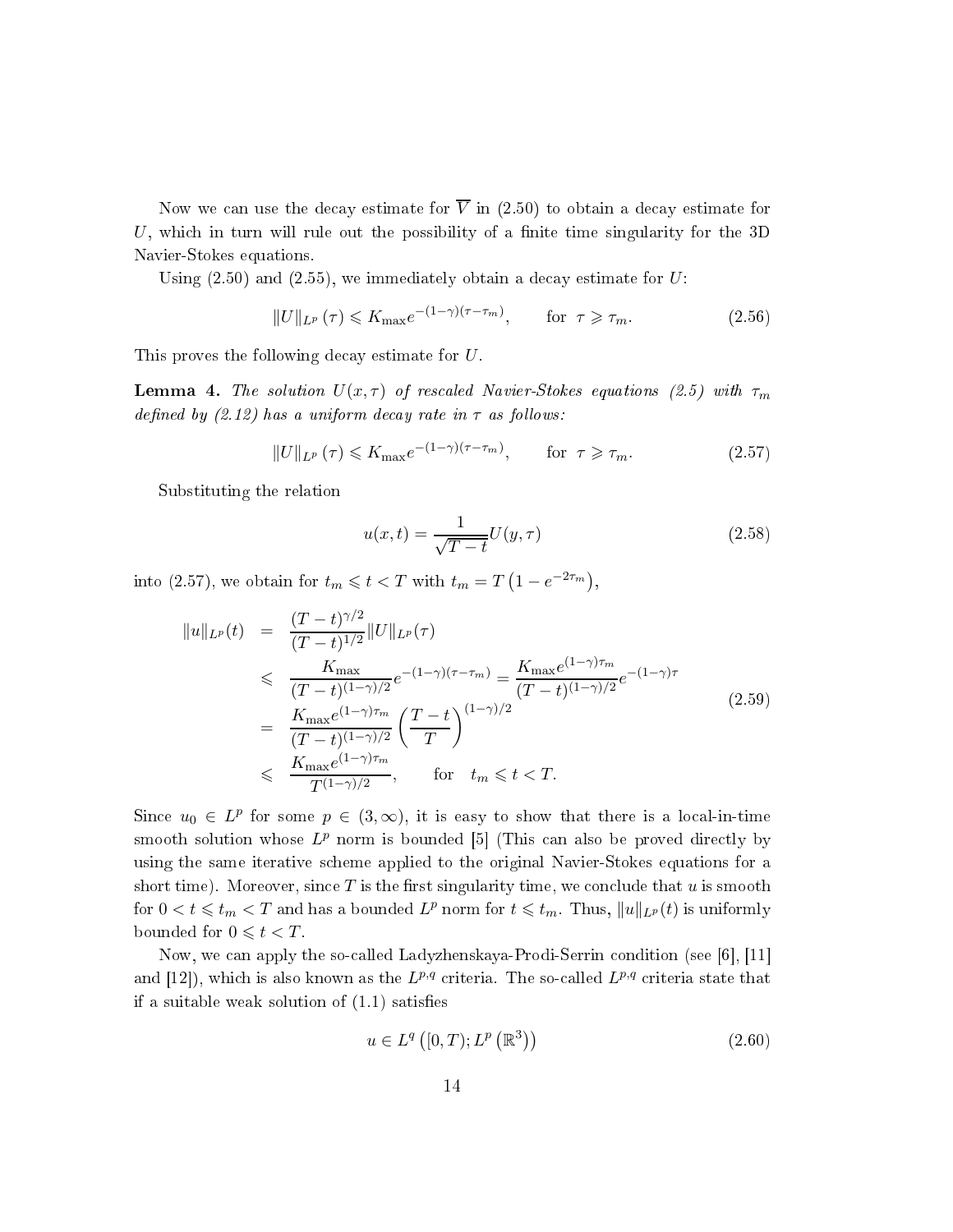with

$$
\frac{3}{p} + \frac{2}{q} \leq 1, \qquad p \in [3, \infty],
$$
\n(2.61)

then u is a smooth solution of the 3D Navier-Stokes equation up to  $t = T$ . In our case, we have obtained a uniform bound in  $L^p$  for u with  $p \in (3, \infty)$  for  $0 \leq t < T$ . Thus the  $L^{p,q}$  criterion is satisfied with  $q = \infty$ . Therefore, we conclude that u is a smooth function in  $\mathbb{R}^3 \times (0,T]$ .

This conclusion contradicts with our assumption that  $u$  would cease to be regular at time  $T$  for the first time. This contradiction implies that  $u$  can not develop a local self-similar singularity in any finite time. This completes the proof of Theorem 1.

## Appendix I.

In this appendix, we prove Lemma 3.

**Proof of Lemma 3.** It is sufficient to obtain an upper bound for the recurrence equalities

$$
\widetilde{K}_{n+1} = \widetilde{K}_0 + M \widetilde{K}_n^2, \qquad \widetilde{K}_0 = K_0.
$$
\n(2.62)

It is easy to see that  $K_n \leqslant \tilde{K}_n$ , for all  $n \geqslant 1$ . To simplify the notation, we will drop the tilde in  $\tilde{K}_n$  in the following. Define  $l_n = K_{n+1} - K_n$ , then we have

$$
l_n = M\left(K_{n-1} + K_n\right)l_{n-1}.\tag{2.63}
$$

It is easy to see that  $l_n > 0$  for all  $n \geq 0$  and  $K_n$  is a monotonely increasing sequence. We laim that

$$
M(K_{j-1} + K_j) \le \frac{1}{2}
$$
, for all  $j \ge 1$ . (2.64)

We will prove  $(2.64)$  by an induction argument.

1. For  $j = 1$ , we have

$$
M(K_0 + K_1) = M(K_0 + K_0 + MK_0^2) \le \frac{1}{2}
$$
\n(2.65)

from the assumption  $K_0 M \leqslant \frac{1}{6}$ 6 .

2. Assume that (2.64) holds for all  $j \leq n$ , we will prove that it also hold for  $j = n+1$ . Let  $\alpha = 1/2$ . It follows from (2.63) and the induction assumption that

$$
l_j \leqslant \alpha l_{j-1}, \quad \text{for all } 1 \leqslant j \leqslant n,\tag{2.66}
$$

which implies that

$$
l_j \leqslant \alpha^j l_0. \tag{2.67}
$$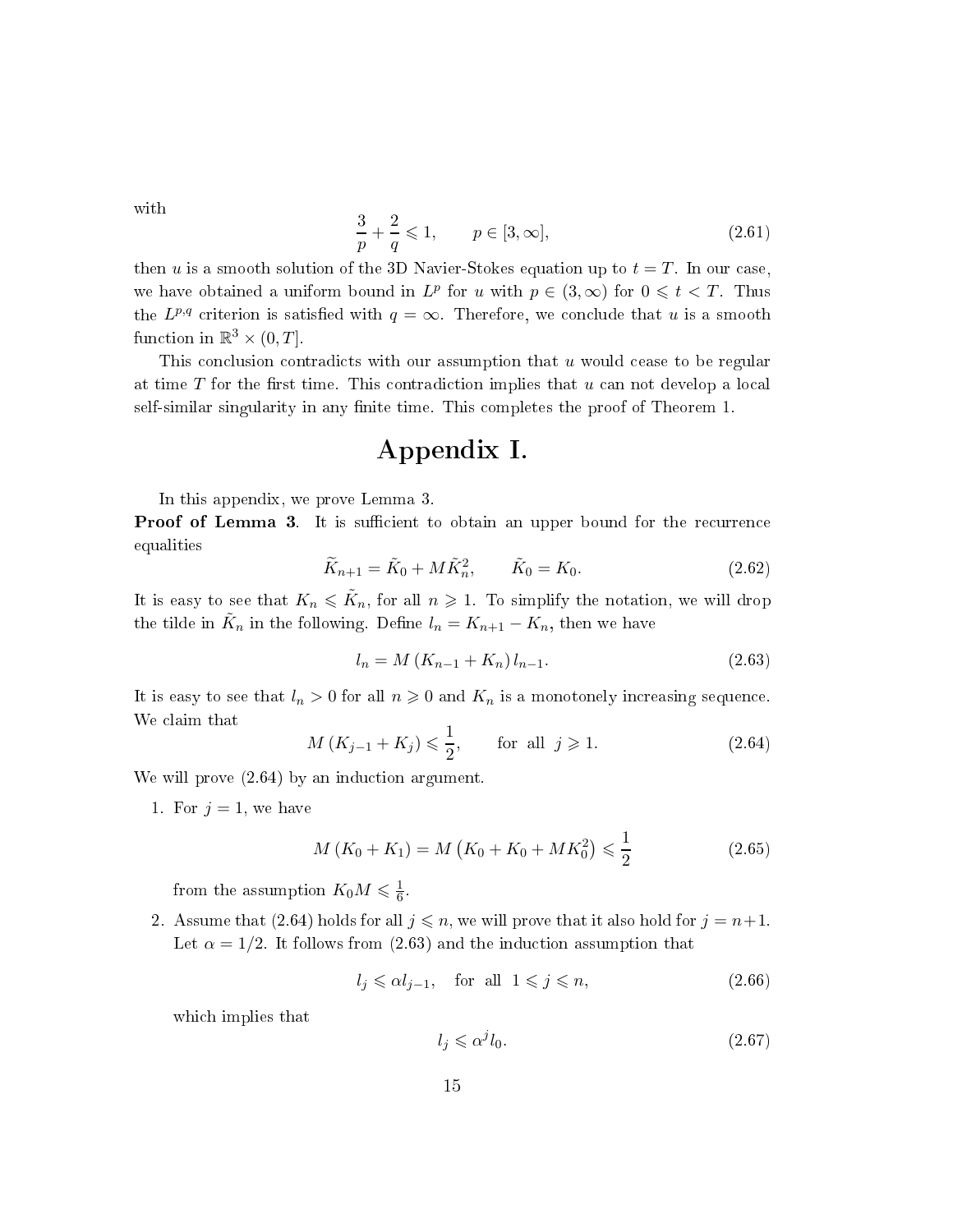Applying  $K_{n+1} = K_n + l_n$  recursively and using (2.67), we obtain

$$
K_{n+1} = K_0 + \sum_{j=0}^{n} l_j
$$
  
\n
$$
\leq K_0 + l_0 \sum_{j=0}^{n} \alpha^j
$$
  
\n
$$
= K_0 + l_0 \frac{1 - \alpha^{n+1}}{1 - \alpha}
$$
  
\n
$$
\leq K_0 + 2MK_0^2 \leq \frac{4}{3}K_0,
$$
\n(2.68)

where we have used  $MK_0 \leqslant 1/6$ . Define  $K_{\text{max}} = \frac{4}{3}K_0$ . Then we have

$$
2MK_{\text{max}} = \frac{8}{3}MK_0 \le \frac{4}{9} < \frac{1}{2}.
$$
\n(2.69)

Thus, we obtain

$$
M(K_n + K_{n+1}) \leq 2MK_{\text{max}} < \frac{1}{2}.\tag{2.70}
$$

This proves the claim  $(2.64)$  by induction, and we obtain

$$
K_n \leqslant K_{\text{max}}, \quad \text{for all } n \geqslant 0. \tag{2.71}
$$

We have already shown that  $2MK_{\text{max}} < \frac{1}{2}$  $2<sup>m</sup>$  (2.69). This completes the proof of Lemma 3.

# Appendix II. Proof of estimate (2.39)

In this appendix, we prove estimate (2.39). First, we state a useful inequality

$$
|1 - e^{-2x}| \geq (1 - e^{-2})|x|, \quad \text{for } 0 \leq x \leq 1,
$$
\n(2.72)

which is a consequence of the fact that  $(1-e^{-x})/x$  is a monotonely decreasing function for  $x > 0$ . We consider two cases. If  $\tau > 1$ , we divide the integral into two parts as follows:

$$
\int_{0}^{\tau} e^{\gamma s} (1 - e^{-2(\tau - s)})^{-\frac{1 + \gamma}{2}} ds
$$
\n
$$
= \int_{0}^{\tau - 1} f_{\tau - 1}^{\tau} e^{\gamma s} (1 - e^{-2(\tau - s)})^{-\frac{1 + \gamma}{2}} ds
$$
\n
$$
\leq \int_{0}^{\tau - 1} e^{\gamma s} (1 - e^{-2})^{-\frac{1 + \gamma}{2}} ds + \int_{\tau - 1}^{\tau} e^{\gamma \tau} ((1 - e^{-2})(\tau - s))^{-\frac{1 + \gamma}{2}} ds
$$
\n
$$
= (1 - e^{-2})^{-\frac{1 + \gamma}{2}} \frac{e^{\gamma (\tau - 1)} - 1}{\gamma} - e^{\gamma \tau} (1 - e^{-2})^{-\frac{1 + \gamma}{2}} \frac{2}{1 - \gamma} (\tau - s)^{\frac{1 - \gamma}{2}} \Big|_{s = \tau - 1}^{s = \tau}
$$
\n
$$
= (1 - e^{-2})^{-\frac{1 + \gamma}{2}} \frac{e^{\gamma (\tau - 1)} - 1}{\gamma} + \frac{2}{1 - \gamma} e^{\gamma \tau} (1 - e^{-2})^{-\frac{1 + \gamma}{2}}
$$
\n
$$
\leq \left(\frac{2}{1 - \gamma} + \frac{1}{\gamma}\right) (1 - e^{-2})^{-\frac{1 + \gamma}{2}} e^{\gamma \tau},
$$
\n(2.73)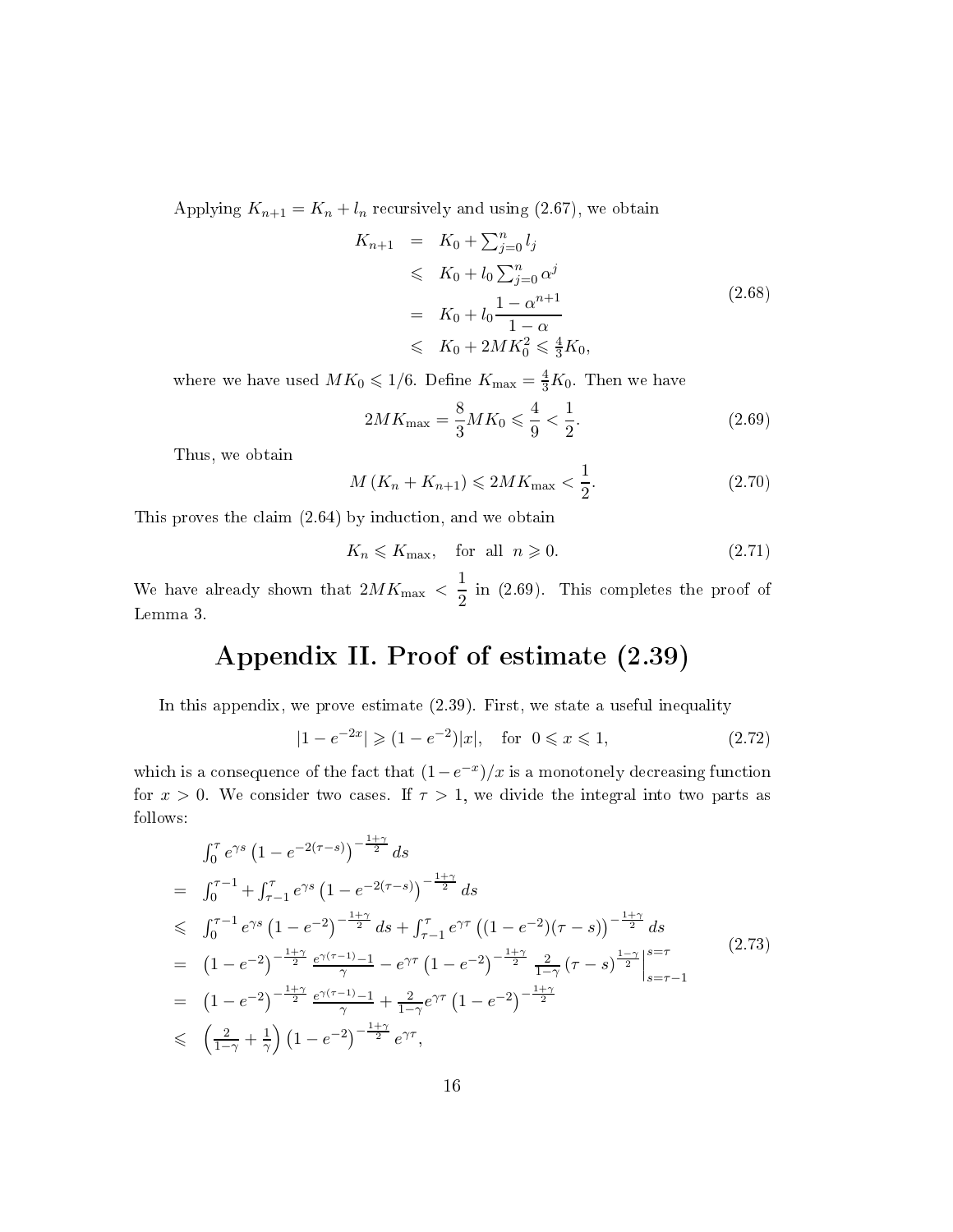where we have used (2.72). Thus we prove

$$
e^{-\tau} \int_0^{\tau} e^{\gamma s} (1 - e^{-2(\tau - s)})^{-\frac{1 + \gamma}{2}} ds \leq c_1 e^{-(1 - \gamma)\tau} < c_1,
$$
 for all  $\tau > 1$ ,

where  $c_1$  is defined in (2.13). For  $\tau \leq 1$ , we have by using (2.72)

$$
e^{-\tau} \int_0^{\tau} e^{\gamma s} \left( 1 - e^{-2(\tau - s)} \right)^{-\frac{1+\gamma}{2}} ds \leq e^{-(1-\gamma)\tau} \int_0^{\tau} \left( (1 - e^{-2}) \left( \tau - s \right) \right)^{-\frac{1+\gamma}{2}} ds
$$
  

$$
\leq \frac{2e^{-(1-\gamma)\tau}}{1 - \gamma} \left( 1 - e^{-2} \right)^{-\frac{1+\gamma}{2}} \tau^{\frac{1-\gamma}{2}}
$$
  

$$
\leq c_1 \tau^{\frac{1-\gamma}{2}} e^{-(1-\gamma)\tau} \leq c_1.
$$
 (2.74)

This proves (2.39).

Acknowledgments. We would like to thank Prof. Congming Li for his comments and suggestions. This work was in part supported by NSF under the NSF FRG grant DMS-0353838 and ITR Grant ACI-0204932.

## Referen
es

- [1] L. Caffarelli, R. Kohn, and L. Nirenberg, *Partial regularity of suitable weak solu*tions of the Navier-Stokes equations, Comm. Pure Appl. Math.  $35$  (1982), 771–831.
- [2] A. J. Chorin and J. E. Marsden, A mathematical introduction to fluid mechanics, Springer-Verlag, New York, 1993.
- [3] C. Fefferman,  $http://www.classaymath.org/millenium/Navier-Stokes$  Equations/.
- [4] T. Y. Hou, A local non-blowup condition for the axisymmetric 3D Navier-Stokes equations, preprint (2006).
- [5] T. Kato, Strong  $L^p$ -solutions of the Navier-Stokes equation in  $\mathbb{R}^m$ , with application to weak solutions, Math. Z.  $187$  (1984), 471-480.
- $[6]$  O.A. Ladyzhenskaya, On uniqueness and smoothness of generalized solutions to the Navier-Stokes equations, Zapiski Nauchn. Seminar. POMI 5 (1967), 169-185.
- [7] \_\_\_\_, Mathematica problems of the dynamics of viscous incompressible fluids, Nauka, Mos
ow, 1970.